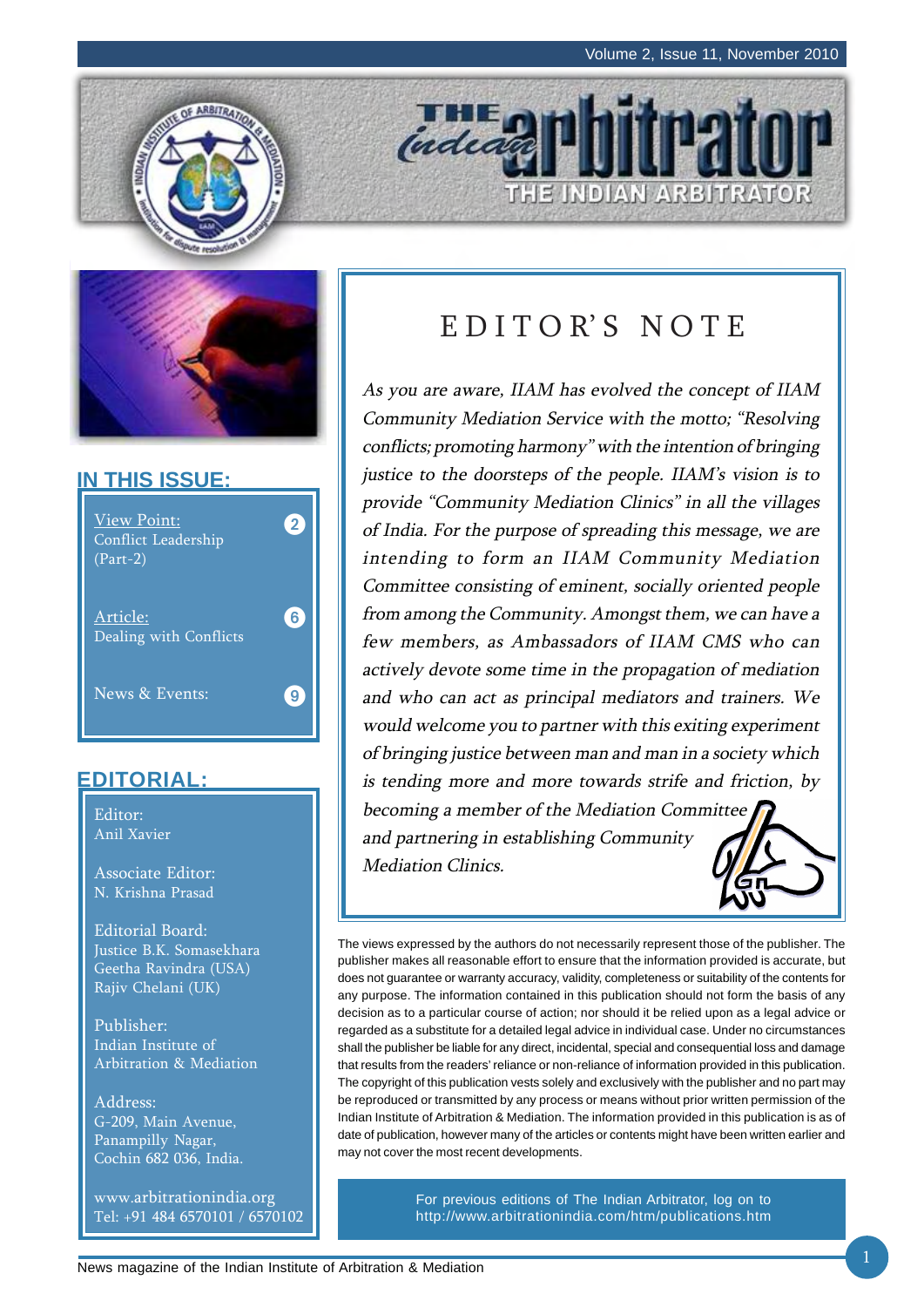

# Conflict Leadership (Part-2) : MICHAEL LEATHES

In early 2009, a dozen General Counsel of international companies co-authored an article entitled "The Perfect Storm"1. The factors feeding the storm were cited as economic and financial turmoil, the drive by corporate law departments for greater control over outcomes, and new Information and Communication Technology capabilities. The authors predicted that energy generated by this triple convergence would radically change the attitudes towards disputes held by both the supply and demand sides of the legal services market. It spells opportunity for those acting on President Obama's The world is changing, and we must change with it, and loss for those that don't, or drag their heels.

Early Case Assessment tools are easy-to-implement and convey the mindset effectively. They work best when conducted collaboratively with outside counsel.

**Training and coaching** delivered by professionals underpins mindset change. Mediation training is a great way to inculcate an interest-based negotiation ethic and skill set within a team. Many courses have the power to change how in-house lawyers feel about themselves, their role within the company and the value they can add. They usually emerge much less self-focused and political and as stronger team players. Training opens their minds to other outcome options. And that's just the basic, 5 day type of mediation training. Advanced training can cover new negotiation techniques, the art of getting parties to the table in the right frame of mind, recognizing the time to litigate and the time to settle and breaking deadlocks. There are also great mediation advocacy courses to help prepare negotiators for a mediation and to play a proactive role in negotiations.

Internal Training can supplement external training by applying the skills learned to the company's needs. Implementing dispute resolution clauses, choice of counsel and, where required, choice of mediator, liaising with opponents and early case assessments.

**Role-playing** predicaments – such as upcoming settlement or deal negotiations – is a powerful way to hone negotiation strategies, understand the other side's possible options and to be better prepared. The act of writing the roleplays entails focusing hypothetically on the other side's case and interests as well one's own side - is by itself a useful discipline. New ideas, strategies and options often emerge from the process and subsequent debate and feedback, as well as being fun training for all involved.

Decision Trees and other guidance notes help in-house counsel to make the right process and personality choices when considering a mediation and not be wholly reliant on advice from outside counsel. Finding the right mediator and whether to use a process administered by a service provider can be easily facilitated through decision trees - see: http://imimediation.org/ decision-tree.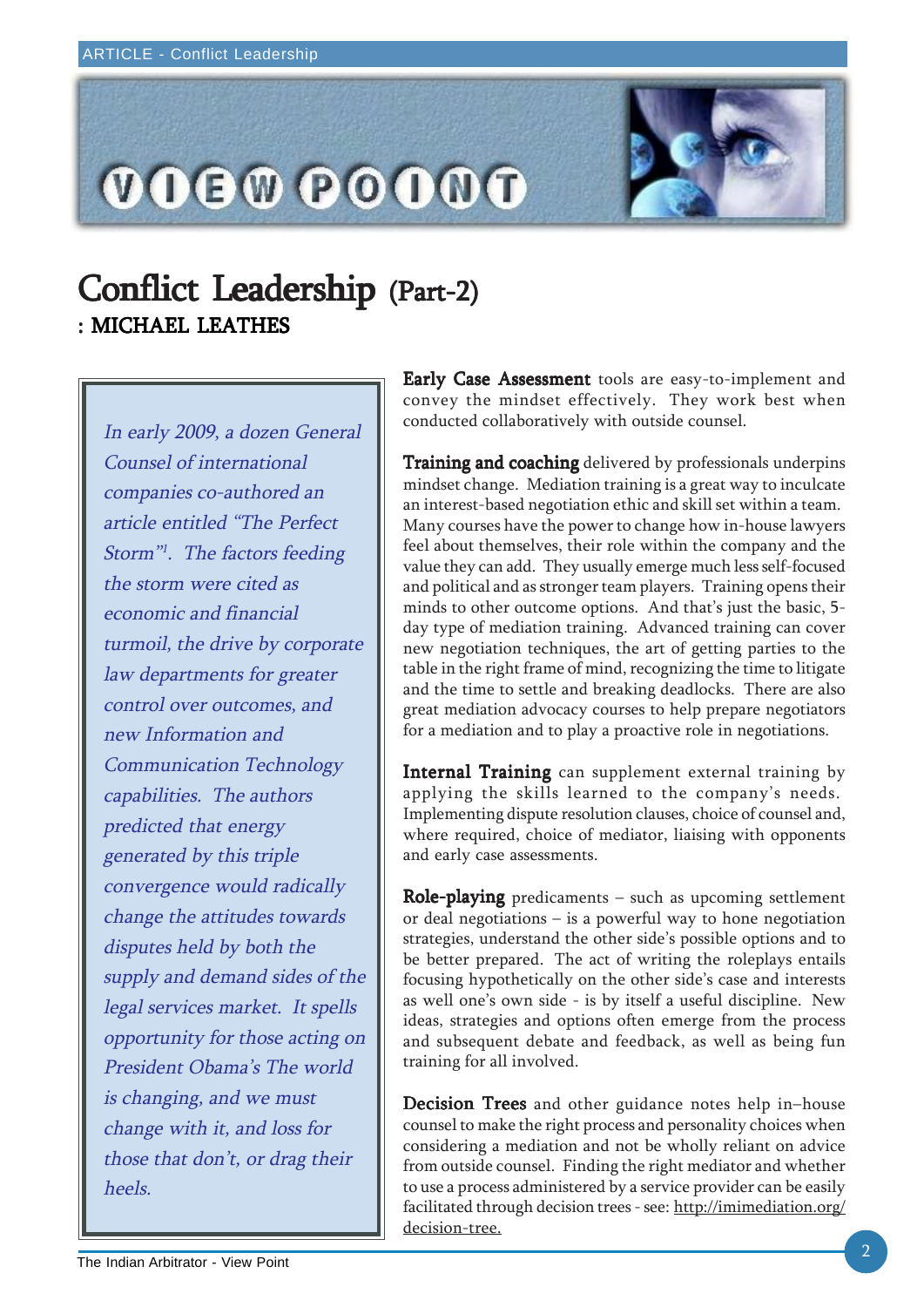

Large Projects can gain value from having a conflict avoidance capability, bringing a useful opportunity for in-house counsel to practice conflict management skills as a neutral. Many companies encourage conflict among different functions as a way to bring out the best decisions, but must also prevent that conflict becoming destructive.

CLE/CPD events CLE/CPD events can be organized internally with an emphasis on conflict avoidance, including lawyers from other companies to relate their own experiences.

Multi-Step Dispute Resolution Clauses are common these days, yet so many law firms fail to insert them and so many deals are still made without them. Having a contractual obligation, on all parties, to mediate before arbitrating or litigating completely avoids any weakness perception entailed in proposing mediation, because it is already agreed.

Dispute avoidance management objectives and reward programmes exist in some companies. They need careful implementation to ensure that inappropriate motivations for settling are excluded, but are a great way to convey and embed mindset change.

Visible Line Management Buy-In gives culture and mindset change that sense of authenticity and relevance to the business. It can take many forms, but real change cannot be achieved without it.

Corporate Ombuds, who often report to the GC or an independent director, can have a major impact. Their very existence, coupled with transparent results-based reporting, can send a powerful cultural message internally and externally. Ombuds can have a range of functions. Some are focused on resolving employee conflict between management and unions or between employees and management. They can have a factfinding function and in some organizations Ombuds get engaged in conflicts between the company and its suppliers and customers. Some specialize in the delivery of employee communications programs and others have mentoring, whistle-blowing or community outreach functions. Companies such as Chevron, Coca Cola, Mars, Shell and United Technologies have an Ombuds function as well as many universities and international NGOs like the WHO.

### Impact on outside stakeholders

All companies have a reputation platform. Whether they consciously manage it in the context of their dispute profile is another issue, but if they do, as they should, then the legal function plays a key role. How external stakeholders, including competitors and regulators, perceive the company's legal strategies, attitudes, competencies and actions plays an inevitable role in conflict avoidance, enforcement, negotiating position and many other capacities. Having the right outside profile, one generating respect, particularly within the



We would like to have your contributions. Articles should be in English. Please take care that quotations, references and footnotes are accurate and complete. Submissions may be made to the Journals Division, Indian Institute of Arbitration & Mediation, G-209, Main Avenue, Panampilly Nagar, Cochin - 682 036 or editor@arbitrationindia.com.

Publication of the Article will be the discretion of IIAM and submissions made indicates that the author consents, in the event of publication, to automatically transfer this one time use to publish the copyrighted material to the publisher of the IIAM Journal.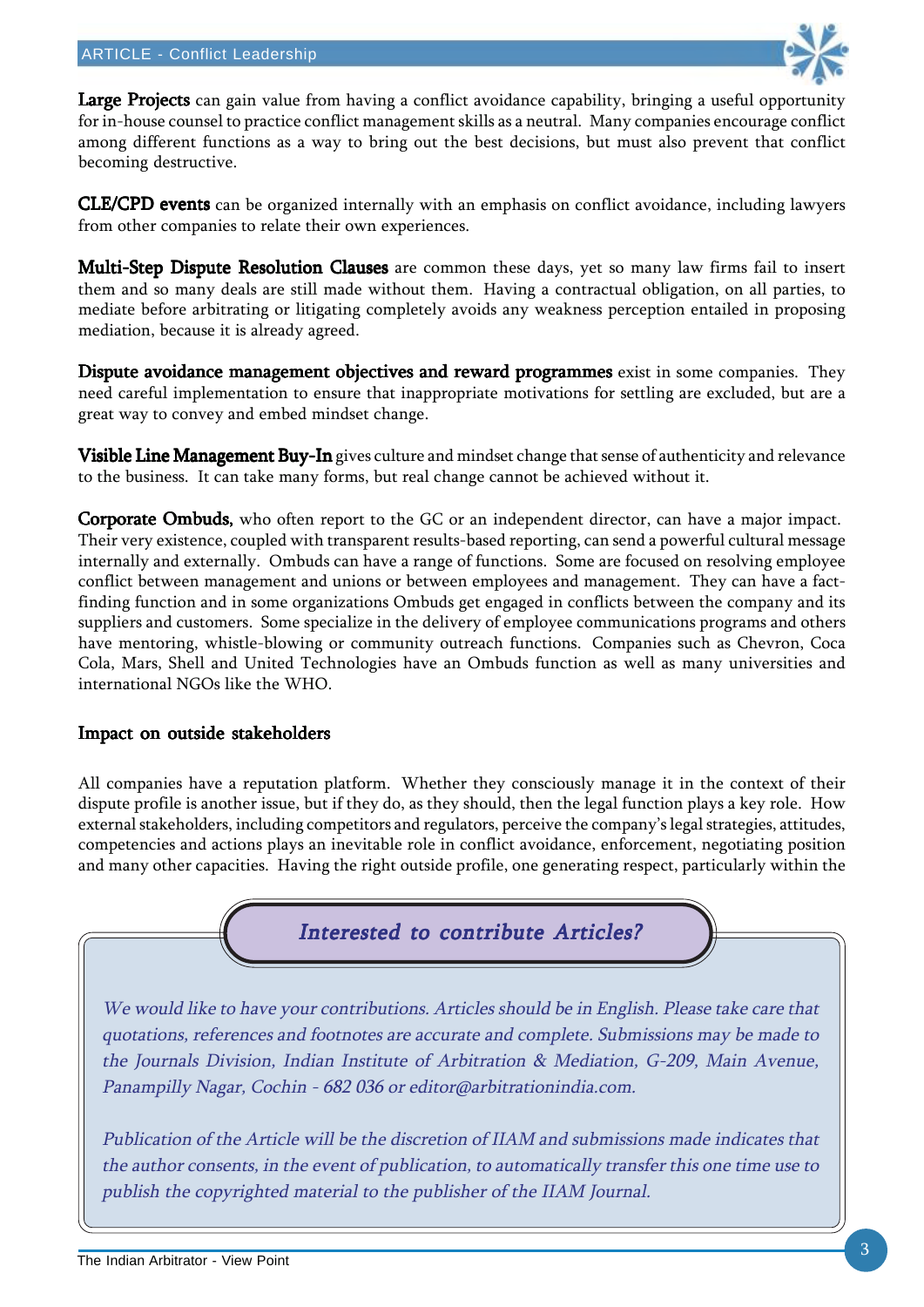

relevant Industries, in government circles and on search engines, is well understood. It's a kind of branding. Like branding, it involves subtle messaging.

Most parties engaged in conflict live in fear of being perceived as weak, and rightly so. Most, however, go about enhancing their reputation for strength in the wrong ways. Threatening behaviour merely invites a threatening response, distrust and a lack of respect. Parties with the resources to respond in like fashion will do so, and everyone climbs Glasl's escalation ladder as if they were choreographed. Mahatma Gandhi observed: An eye for an eye, and soon the whole world is blind.

There are many less primeval and smarter, more subtle ways to foster the right perception of strength through pragmatism without any hint of weakness or hesitation. One way – poorly understood and often dismissed as a distraction – is the importance of presenting at conferences and symposia, and writing articles. Every GC needs to manage their Google Profile with care. It's a key part of their organization's reputation. Yet few do.

**Corporate Policies** have an important internal and external power. A published policy that expresses a desire wherever appropriate to resolve matters at an early stage, is a perfect excuse for approaching the other side with a mediation proposal and avoids a weakness perception. Such policies cost nothing and do not limit freedom of action.

**Managing relations with competitors** is often high on the list. It's about how one acts and how those acts are perceived. The messages are often very subtle. The GC is well positioned to take the lead to avoid antitrust pitfalls. Proposing mediation to aid relations with governments on regulatory issues that involve various players within an Industry is a good way to communicate an inclination to mediate as a pragmatic process solution without in any way suggesting that it is driven by a sense of weakness. That propensity can then be applied in different contexts in inter-company conflicts with the same effect.

Deal Mediation is an emerging area having great potential. Because the settlement of a dispute is a deal, why confine use of mediation to situations with a conflict background? Some people have a negative reaction to this idea, believing that they do not need a mediator to help them negotiate, which is the job they are paid to do. That, however, is very superficial. Mediation takes the process and communication distractions away from the parties, enabling them to be more effective negotiators, improving the quality of their deals. And having a mediator present during a deal negotiation helps avoid failure.

Settlement Counsel are increasingly used by companies in conflict situations because this simple approach offers a perfect way to focus outside counsel on deal making rather than litigating. Boston Law Collaborative sums it up this way: [In this] process ... both parties are represented by counsel, but the parties and their attorneys agree, in writing, to attempt to settle the matter without litigation or even the threat of litigation. They promise to take a reasoned stand on every issue, to keep discovery informal and cooperative, and to negotiate in good faith. If either party seeks intervention from a court, both attorneys must withdraw from representation.

Hybrids should always be considered. Because ADR is inherently consensual on a process level, the process can always, with agreement, be adapted to suit the needs of each case – unlike litigation. There are different dispute resolution processes, some of them consensual and non-binding, others adjudicative and binding, and consequently there are a multiplicity of hybrid processes that can be envisioned to combine two or more of them. An example is Arb-Med. The parties chose a neutral to wear two hats (or it could be two neutrals, each wearing a different hat). First, the neutral acts as a conventional arbitrator but when the parties have made their representations, the neutral writes an award and seals it in an envelope without disclosing its conclusion to the parties. The neutral then stops being an arbitrator and becomes a mediator with the goal of aiding the parties to reach a consensus. The parties agree in advance that if they fail to reach a settlement by a certain time in the mediation phase, they will open the envelope and be bound by the decision it contains. Usually, they also agree that if a settlement is reached, the envelope is opened only if both or all parties agree. The underlying psychology provides a powerful and equal influence on the parties to settle. For more details on this process see: www.imimediation.org/?cID=129&cType=document.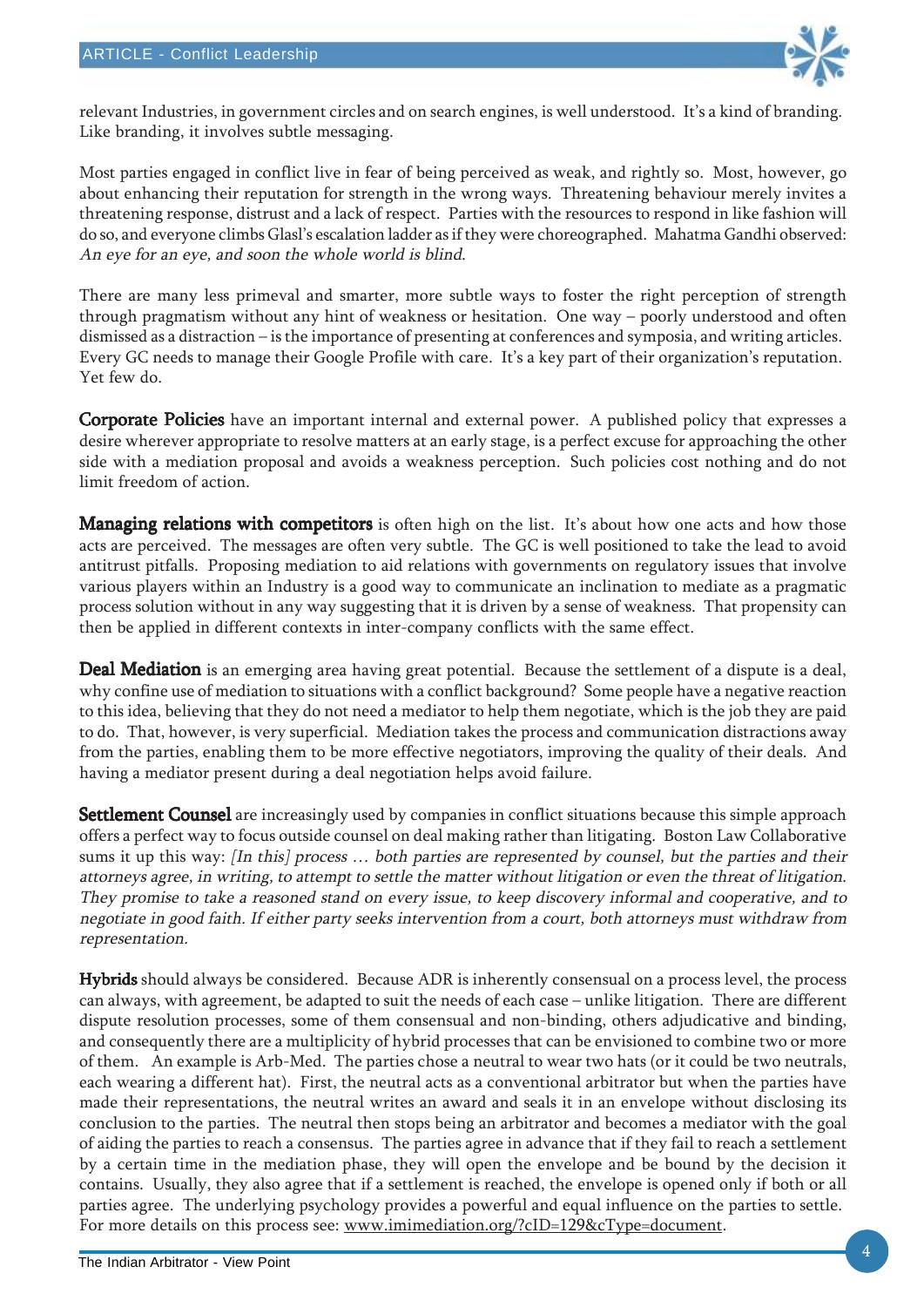

**Outside Counsel** need to understand the mindset of their clients in order to service their needs properly. They represent an important element in conflict management. Client expectation needs to be communicated, their contribution constantly monitored and their value fully leveraged. Many are re-wiring themselves from Litigators to Resolvers but some still dismiss mediation as the lawyers' equivalent of homeopathic medicine, and consider ADR as Alarming Drop in Revenue. But as their clients change, they change.

### Payback

In 2003, the American Arbitration Association/ICDR published study based on analysis of 250 large and medium-sized companies. It found that some were "Dispute-Wise" while others were not. "Dispute-Wise" companies were those that focused on preserving relationships, had a strong inclination to outcomes and certainty, were enthusiastic about ADR and less committed to litigating all cases on principle. The results indicated that Dispute-Wise companies held more sustainable relationships with third parties and had 28% higher price/earnings ratios than the average of all public companies. The most "Dispute-Wise" had 65% higher P/E ratios than the least Dispute-Wise. Coincidence?

### Tomorrow's Answers Today

AkzoNobel's motto Tomorrow's Answers Today captures the very essence of dispute resolution. Igniting an explosion of ideas, to use Frans Johansson's phrase in The Medici Effect, is what is needed in this important field of human endeavour. The ideas expressed above hardly scratch the surface of conflict avoidance and resolution. There are many other possibilities – mini-trial, early neutral evaluation, baseball arbitration, evaluative and transformative mediation models, neutral fact-finding, and so on. Nobody has a monopoly on ideas and they are there to inspire and be used. The art is to know they are out there, understand them, see what worked for whom and why, continually inherit the latest thinking and to have the wisdom and creativity to keep adapting. That's Conflict Leadership.

(Author: Michael Leathes is the Director of International Mediation Institute, The Hague, Nethrlands. This Article is based on a presentation made to 24 General Counsel and Legal Directors of international companies meeting in Frankfurt, Germany on September 3rd 2009)



The Lighter Side

Jimmy's high school science teacher announced to his class that Easter and resurrection is a myth. "Sir, I believe in God," Jimmy protested. The teacher replied, "Jimmy, the real world excludes the possibility of miraculous events such as the resurrection. The resurrection is a scientific impossibility. No one who believes in miracles can also respect science."

"God isn't limited by science," Jimmy responded. "He created science!" Engaged by Jimmy's outspoken faith, the teacher proposed a scientific experiment. Reaching into his refrigerator, he produced a raw egg and held it up. "I'm going to drop this egg on the floor," he stated. "Gravity will pull it toward the floor with such force that the egg will most certainly break."

Fixing Jimmy with a look of challenge, he concluded his proposal. "Now Jimmy, I want you to pray right now and ask your God to keep this egg from breaking when it hits the floor. If he can do that, then you'll have proven your point, and I'll have to admit that there's God." After pondering the challenge for a moment, Jimmy slowly stood to pray. "Dear Heavenly Father," he began. "I pray that when my teacher drops the egg...it will break into a hundred pieces! And also, Lord, I pray that when the egg does break, my teacher will have a heart attack and die! Amen."

After a unison gasp, the stunned class sat in silent expectation. For a moment the teacher did nothing. At last he looked at Jimmy and then at the egg. Without a word he carefully put the egg back in the refrigerator.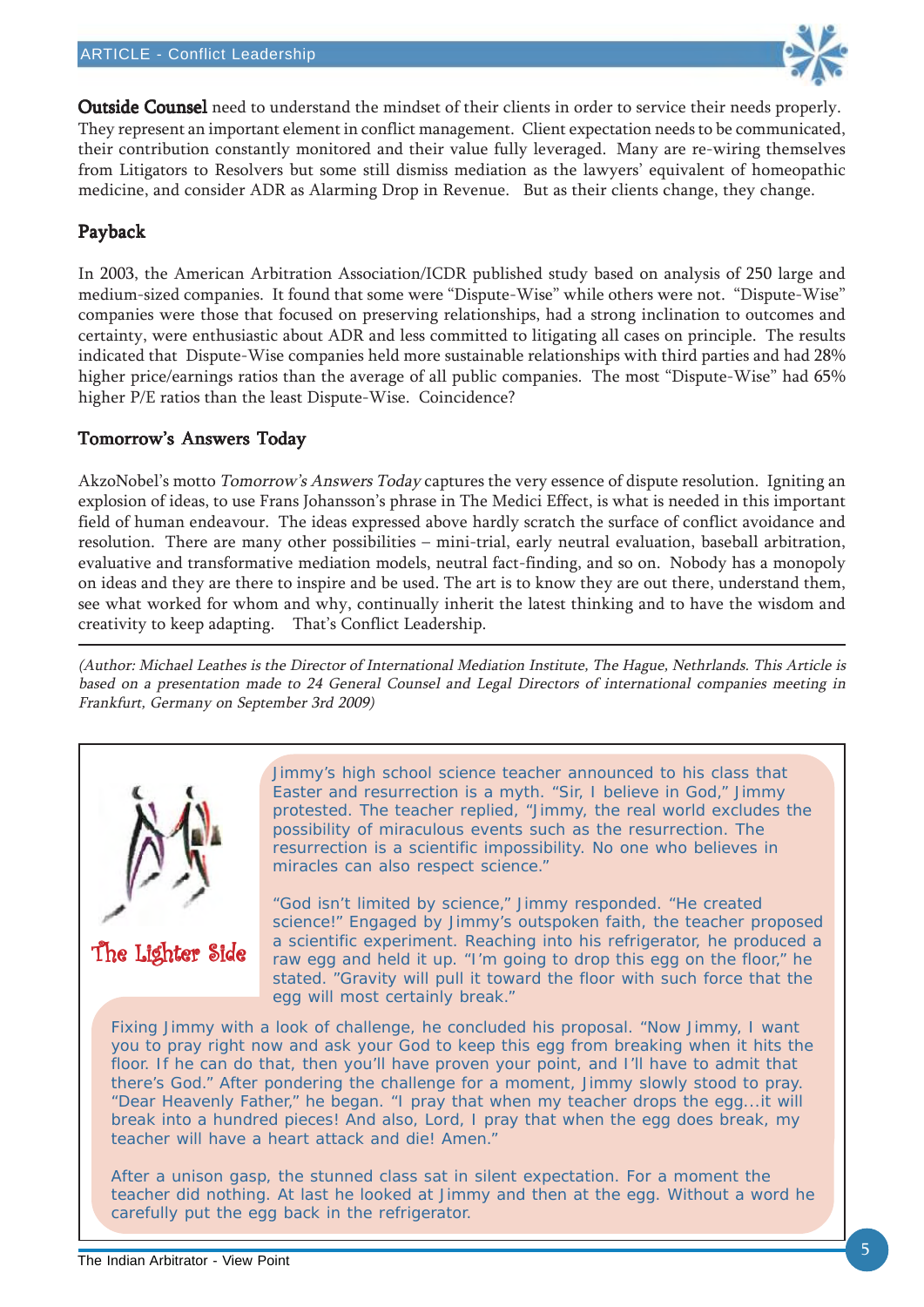



# Dealing with Conflicts – A Theoretical Underpinning! : CHANDANA JAYALATH

When individuals rally round, their differences in terms of power, values and attitudes, emerge conflicts. They arise from numerous sources. Conflicts are not necessarily destructive, but can lead to new ideas and approaches to organizational processes, and increased interest in dealing with problems. Conflict, in this sense, can be considered resourceful, as it facilitates interpersonal skills. As more and more organizations promote teamwork, the need for training in conflict resolution is inevitable. The author explores the need.

 $\bf{A}$  major advantage a team has over an individual is its diversity of opinion. However, diversity may sometimes result in a conflict. As more and more organizations promote teamwork, the need for training in conflict resolution is inevitable. Varney  $(1989)^1$  reports that conflicts remain the number-one problem for most of the teams operating within large energy companies, even after repeated training sessions on conflict resolution. One reason for this may be that the managers are not giving adequate significance to nip in the bud. Varney's research shows that although most managers are aware of disagreements, they seldom assign a high priority to solving conflicts.

When individuals rally round, their differences in terms of power, values and attitudes, emerge conflicts. Although, it is often difficult to expose the sources of conflict, they arise from numerous sources generally falling into three categories according to Varney; communication factors, structural factors and personal factors. Barriers to communication are among the most detrimental source of misunderstanding. Communication barriers include poor listening skills; insufficient sharing of information; differences in interpretation and perception; and nonverbal cues. Structural disagreements include the size of any organization, turnover, level of participation, reward systems, and interdependence among employees. Personal factors include things such as individual's self-esteem, their personal goals, values and needs. In order for a conflict to be dealt with successfully, managers and team members must understand its unpredictability and its impact on individuals and the team as a whole.

Conflicts become negative when it is left to escalate to the point where people begin to feel defeated and a combative climate of distrust and suspicion develops (Bowditch & Buono, 1997)<sup>2</sup>. Varney (1989) proposes that negotiation is the most (Footnote)

1 Varney, G. H. (1989). Building Productive Teams: An action Guide and Resource Book, San Francisco, CA: Josey-Bass, Inc. 2 Bowditch, J. L., Buono, A. F. (1997). A Primer on Organizational Behavior (4th ed.). New York, NY: JohnWiley & Sons.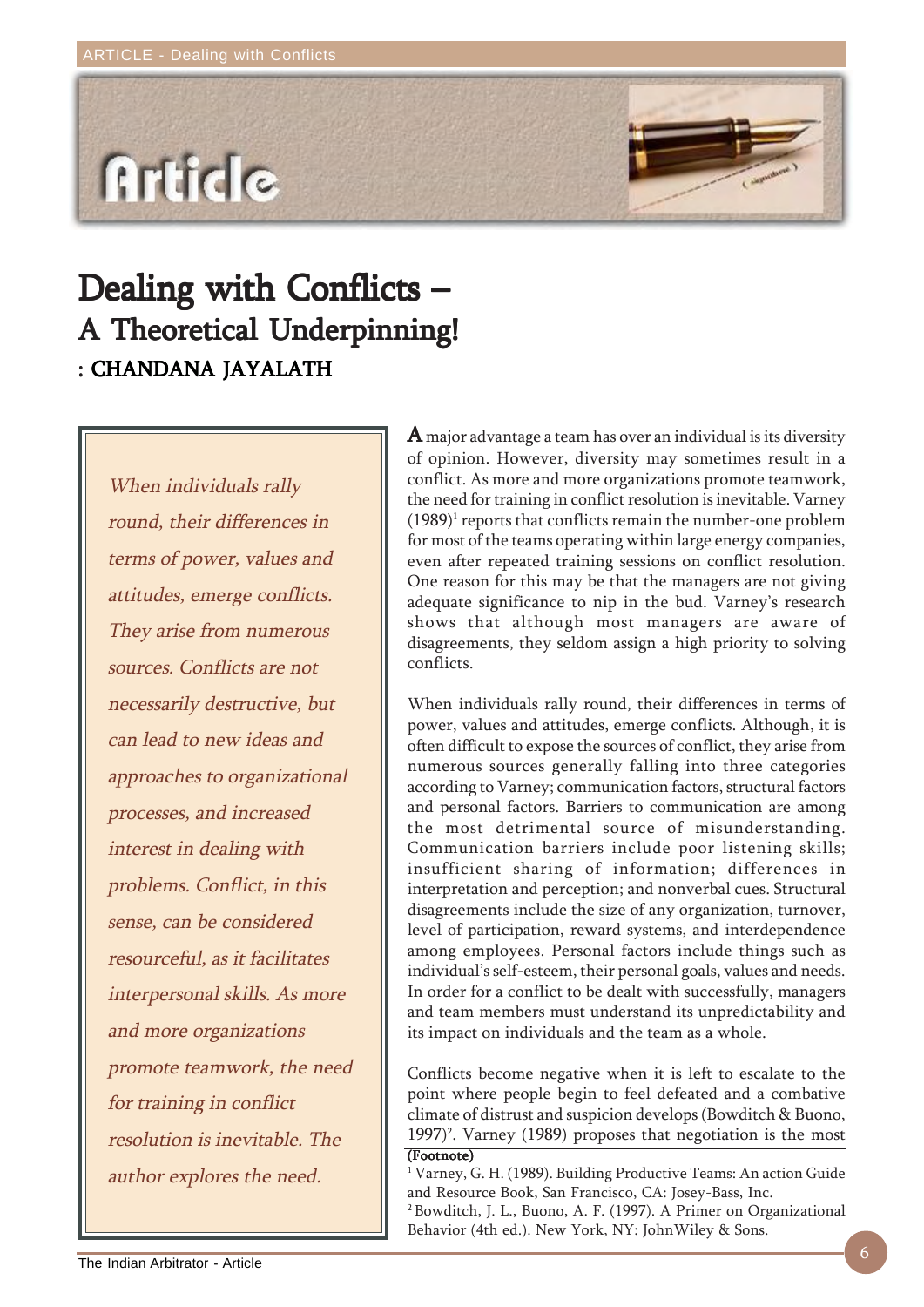#### ARTICLE - Dealing with Conflicts



effective response to conflicts when parties operate in a system where there is interdependency. Negotiation as a process involves listening to both sides, seeking common areas of interest so that individuals can understand each other's position. Each party should then be allowed to express their feelings and get hostility out of their systems while admitting partial contribution for the conflict. Indeed, this requires good listening, low defensiveness, and an ability to stay in the mode of problem-solving. Agreement as to what steps will be taken to resolve the problem is important to prevent any gap of understanding. Meanwhile, the source of conflict enables everyone understands the facts of the dispute, before emotions overtake them. When agreement areas are identified, people can move towards a consensus by developing a strategy conducive for an amicable settlement.

Fisher et al. (1995)<sup>3</sup> offers a similar five-step approach to resolving conflict.

- Acknowledge that a conflict exists.
- Gain common ground by putting the conflict in perspective with the goals and purpose of the team.
- Seek to understand all angles of the disagreement, keeping in mind that understanding is different from agreement.
- Attack the issue, not each other. Channel anger and hostility into problem solving and action planning.
- Develop an action plan describing how each person takes part in problem-solving.

This method allows all parties to acknowledge the nature of the conflict, and then jointly work towards a settlement. As with Varney's (1989) approach, the key to this process is responding quickly and effectively when conflict presents itself. Teams are cautioned to avoid covering up painful issues. Sooner or later, unresolved issues tend to resurface, often in uglier forms than before. Along the same lines, teams should not automatically defer an issue to management, as this dis-empowers the team. Instead, they should learn how to handle disputes themselves, requesting help from management only when their own attempts at resolution are nearing collapse. Accordingly, teams often collaborate closely in order to reach a consensus. The ability to use collaboration requires the recognition of and respect for everyone's ideas, opinions, and suggestions. Consensus requires that each participant agree on the points being discussed before it becomes a part of the decision. The goal is to have individuals accept a point of view based on logic and reasoning. When individuals can understand and accept the logic of a differing point of view, it means a consensus is nearby.

#### (Footnote)

3 Fisher, K., Rayner, S., Belgard, W., (1995). Tips for teams: A ready Reference for Solving Common Team Problems. New York: McGraw-Hill, Inc.

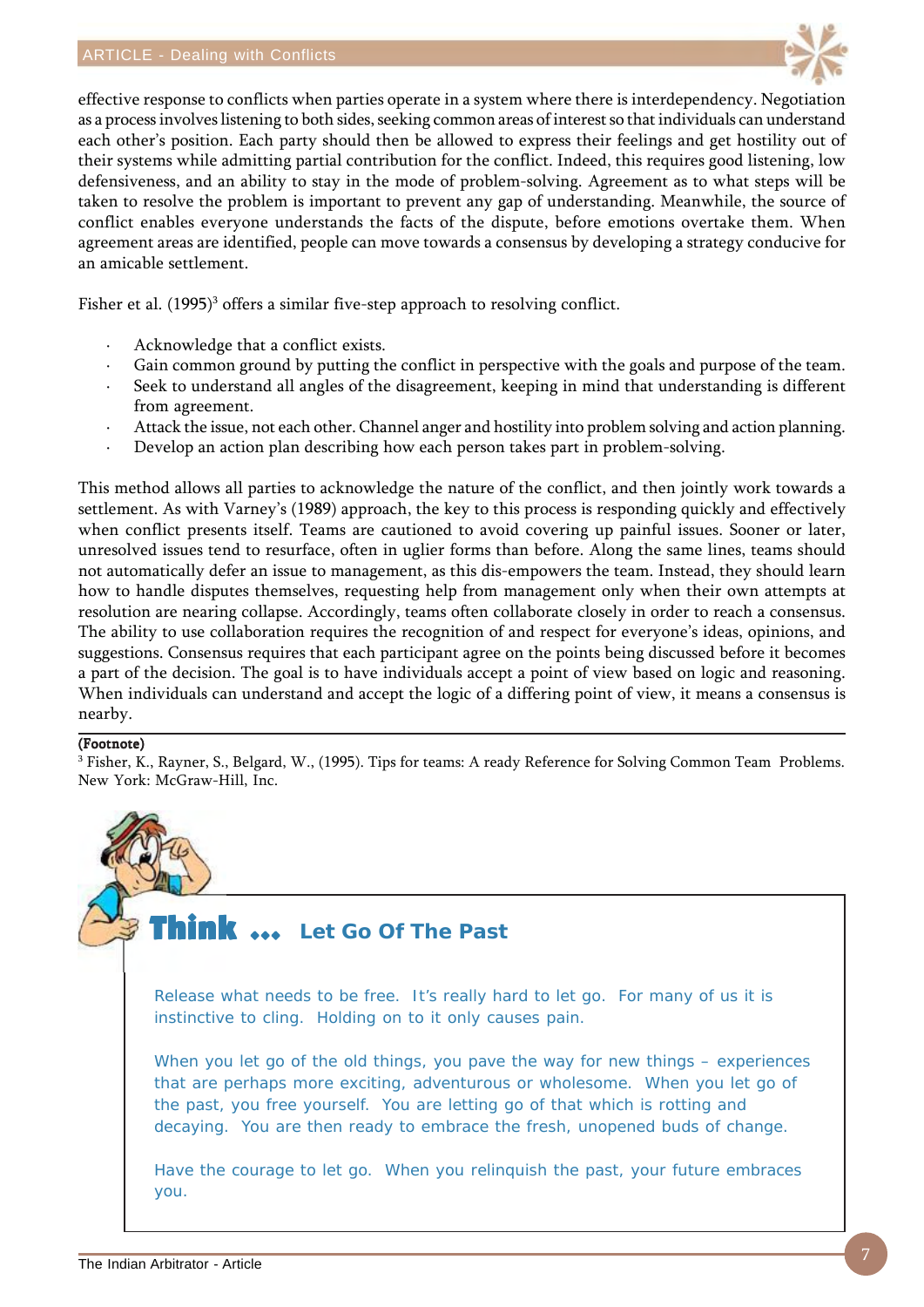

Conflicts are not necessarily destructive, however. Amongst different styles in facing a conflict, it is very common to see a person avoid or deny the existence of conflict. Unfortunately, in this case, the conflict often lingers in the background during interaction between the participants and creates the potential for further tension. A second response style is where a person mistakenly equates conflict with anger, which increases the degree of friction and defensiveness. A third way is to use power and influence to win at the other's expense allowing their competitive impulses to emerge. None of these styles are rational and professional in modern arena. Interestingly, conflict is an opportunity to unleash potential of individuals. Diversity of opinion allows for full consideration of every angle of a situation and can lead to growth, opportunity and often, a better outcome. It helps release of frustration, formation of new perspectives, more informed decision making, and increased cohesion. Therefore, conflicts can lead to new ideas and approaches to organizational processes, and increased interest in dealing with problems. Conflict, in this sense, can be considered resourceful, as it facilitates interpersonal skills. As such, differences need not lead to dissatisfaction but rather can lead to innovation and creativity. (Maier;1965). A person with different ideas, especially if he or she is a subordinate, can be seen as a troublemaker or as an innovator depending on the other's attitude. Conflicts can be amicably resolved when the parties are willing to learn from each other in a collaborative relationship. This essentially requires a genuine deviation from what is aptly called paradigm blindness – the utter belief that the way we have been doing since a long time is the one and only solution, which is typically come across in beaucratic systems where the individuals feel a new approach as a threat to their survival.

The interpersonal skills are related to the development of a 'helping relationship' and include amongst other things, mutual trust and respect, candid communication and awareness of the needs of the others (Burke:1969). The problem solving skills are centered on locating the problem, seeking, exploring and testing alternatives, and selecting the best alternative. Burke insists that knowledge and insight gained through experience with the benefits of problem solving and the dysfunctional effects of other strategies would be valuable in developing interpersonal skills, collectively resulting in a win-win situation.

Confrontation problem solving method includes specific attitudinal and skill components that encourage constructive use of disagreements. As depicted in the Blake and Mouton conflict model, the parties use two axes to represent two important conflict strategies namely; goal and relationship. Each of these strategies is appropriate under certain conditions. For example, if neither the goal nor the relationship is important, then the best thing is to tactically withdraw. If the relationship is extremely important and the task is not so, then smoothing is appropriate. However in many conflict situations, both the task and relationship are important. In these situations, confronting and negotiating often lead to the best outcome.

#### Bibliography: Bibliography:

Guy Burgess and Heidi Burgess (1996), Characteristics of More Constructive Approaches to Intractable Conflict, Conflict Research Consortium.

Kezsbom, D. S. (1992).Re-opening Pandora's box: Sources of Project Conflict in the 90s.Industrial Engineering,24 (5),54-59.

Weiss, D. H. (1997). Four Steps for Managing Team Storms. Getting Results for the Hands-on Manager, 42 (7), 7.

(Author: Dr. Chandana Jayalath, a Chartered Quantity Surveyor, working at the Public Works Authority in Doha, Qatar, on secondment basis.)

### Promoting Student Authors

With a view to promote and support students in developing the qualities of legal research and presentation, IIAM is providing opportunity to law students to publish original, innovative and thought provoking articles on arbitration, mediation, conciliation, dispute resolution and similar topics and critiques on judgments relating to the same topics. Selected articles will be published in the "Indian Arbitrator". From amongst the submitted articles, every year one student author will receive the "Best Young Author" certificate from IIAM.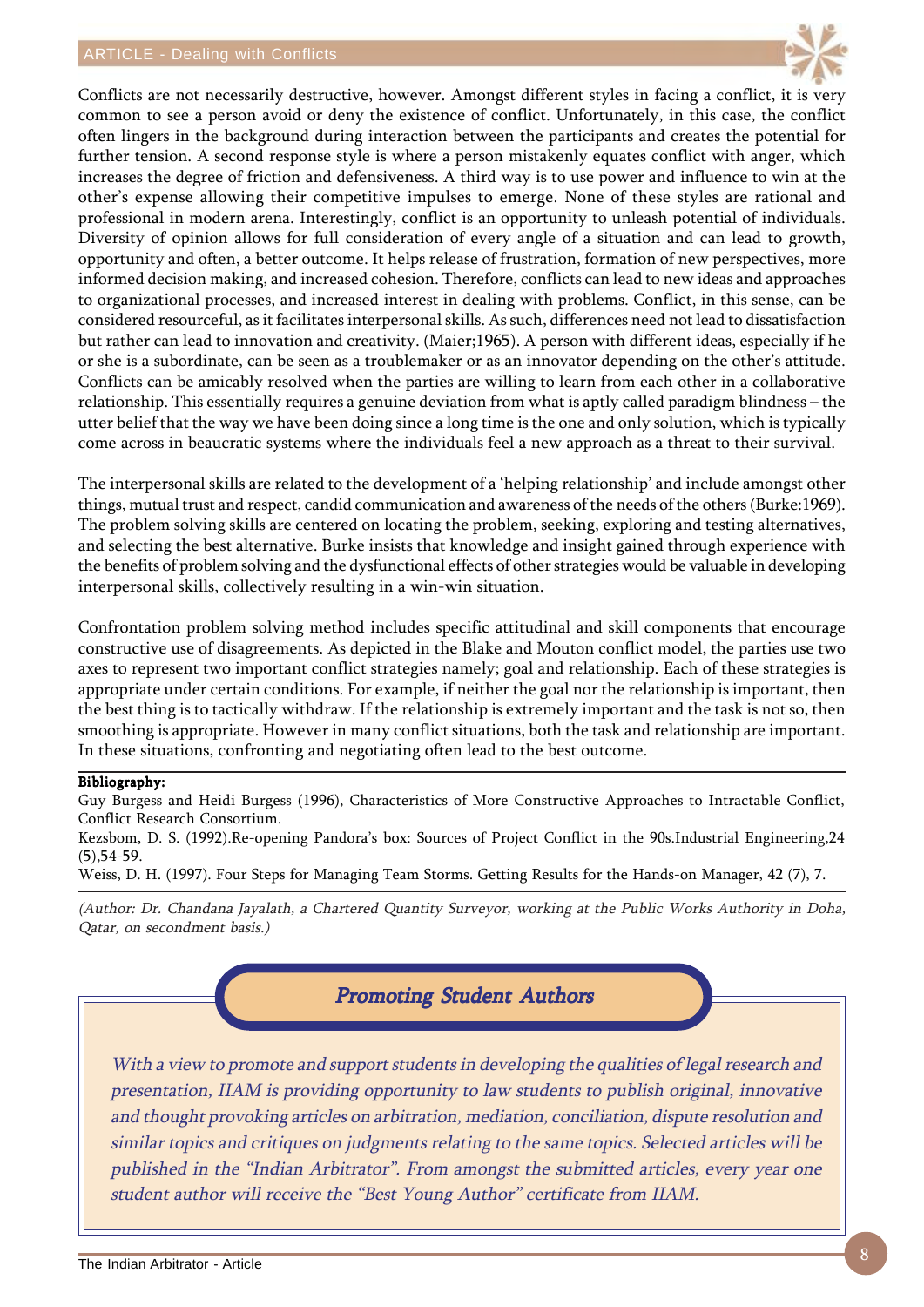

# ICCA to publish Judges' Guide to New York Convention

ICCA will launch its new Guide to the interpretation of the New York Convention in May 2011, coinciding with ICCA's 50th Anniversary celebrations in Geneva. The Guide is part of a program to assist uniform interpretation and application of the New York Convention worldwide, and takes the form of a practical guide to be used by judges. ICCA Honorary President, Professor Pieter Sanders, will act as General Editor of the Guide, which has been penned by a group of experts including ICCA Members Neil Kaplan, Guido Tawil and Gabrielle Kaufmann-Kohler, with Kim Rooney and Marike Paulsson and with the assistance of Judy Freedberg and Silvia Borelli.

## International Investment Treaty Arbitration on the rise

Two recent international reports in relation to investment treaty arbitration will be of interest to companies that invest in, or that are considering investing in, regions that are politically or economically unstable. The reports, released by the International Centre for the Settlement of Investment Disputes (ICSID) and United Nations Conference on Trade and Development (UNCTAD) respectively sets out the current state of play of international investment arbitration, and confirms the continuing growth in international investment treaties and arbitration based on international investment treaties. Companies which invest in, or which are considering investing in, regions which are politically or economically unstable should be aware of these developments and the opportunities available to structure their investments to take advantage of these protections.

# Kishenganga: UN fixes US jurist for Indo-Pak arbitration

The United Nations has appointed American jurist Stephen Myron Schwebel to head an International Court of Arbitration to settle the dispute between India and Pakistan over Kishenganga hydro power project in Jammu and Kashmir, paving the way for the commencement of legal proceedings.



### **Are you interested to promote Mediation Clinics?**

Indian Institute of Arbitration & Mediation welcomes you to take part in an exiting attempt of social transition to make our world a safe, sustainable, peaceful and prosperous place to live. Make an important contribution by adopting or supporting Community Mediation Clinics in India.

**For details visit www.communitymediation.in**

**VIMEO**